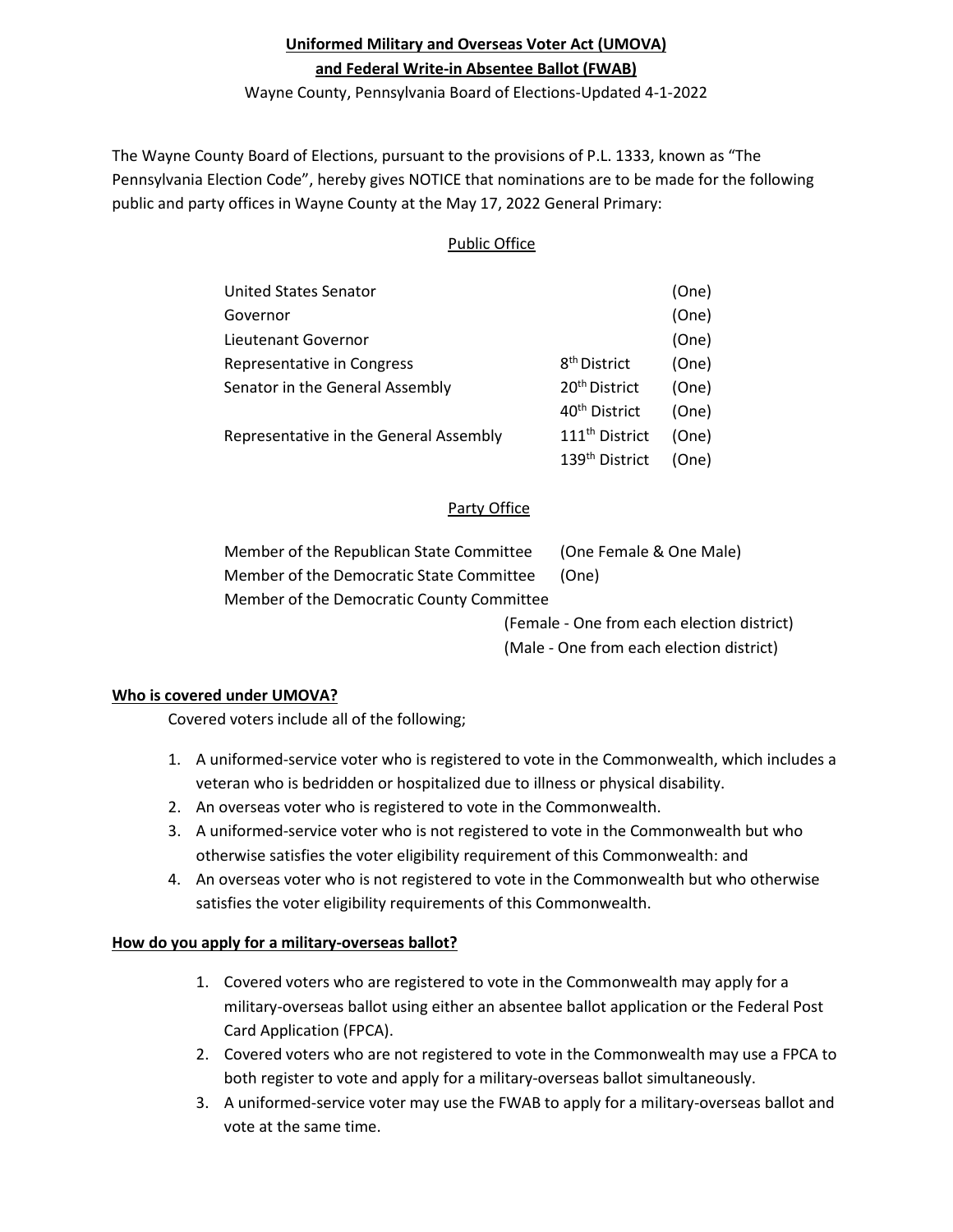# **Instructions**

- You may request an absentee ballot from this office at any time prior to a primary or election. However, if time does not permit you to receive and return an official absentee ballot, you are also entitled to vote using the Federal Write-in Absentee Ballot (FWAB). Military electors may also use the FWAB to register to vote and vote simultaneously.
- You may use FWAB to vote for a candidate for all federal, state and local offices, and ballot initiatives.
- To receive an FWAB, visit [www.fvap.gov](http://www.fvap.gov/) or [www.vote.pa.gov](http://www.vote.pa.gov/)
- To vote, refer to page 3 of the FWAB.
	- 1. To vote for offices or for ballot initiatives, write in the names of candidates in the appropriate space provided on the FWAB. Under the **Federal Offices** heading, enter the name and political party of the federal candidate you choose.
	- 2. Under the **Other Offices** heading, enter the state or local office, name of candidate, and political party of the candidate you choose.
	- 3. Under **Ballot Initiative or other items** heading, enter the title of the Ballot Initiative (referendum) you are voting on and write "yes" or "no".

**NOTE:** The official list of candidates for nomination to public offices and election to party offices may be updated due to candidate withdrawals and litigation. This notice will be updated as the official list of candidates is being finalized.

**Senator in the General Assembly, 20th District in Wayne County:** Berlin 1 & 2, Bethany, Buckingham, Clinton 1 & 2, Damascus 1 & 2, Dyberry, Hawley, Lebanon, Manchester, Mount Pleasant, Oregon, Palmyra, Paupack, Preston, Scott, Starrucca

**Senator in the General Assembly, 40<sup>th</sup> District in Wayne County:** Canaan, Cherry Ridge, Dreher, Honesdale 1, 2 & 3, Lake, Lehigh, Prompton, Salem, South Canaan, Sterling, Texas 1, 2 & 3, Waymart

**Representative in the General Assembly, 111th District in Wayne County:** Berlin 1 & 2, Bethany, Buckingham, Canaan, Clinton 1 & 2, Damascus 1 & 2, Dyberry, Honesdale 1, 2 & 3, Lebanon, Manchester, Mount Pleasant, Oregon, Preston, Prompton, Scott, South Canaan, Starrucca, Texas 1, 2 & 3, Waymart

**Representative in the General Assembly, 139th District in Wayne County:** Cherry Ridge, Dreher, Hawley, Lake, Lehigh, Palmyra, Paupack, Salem, Sterling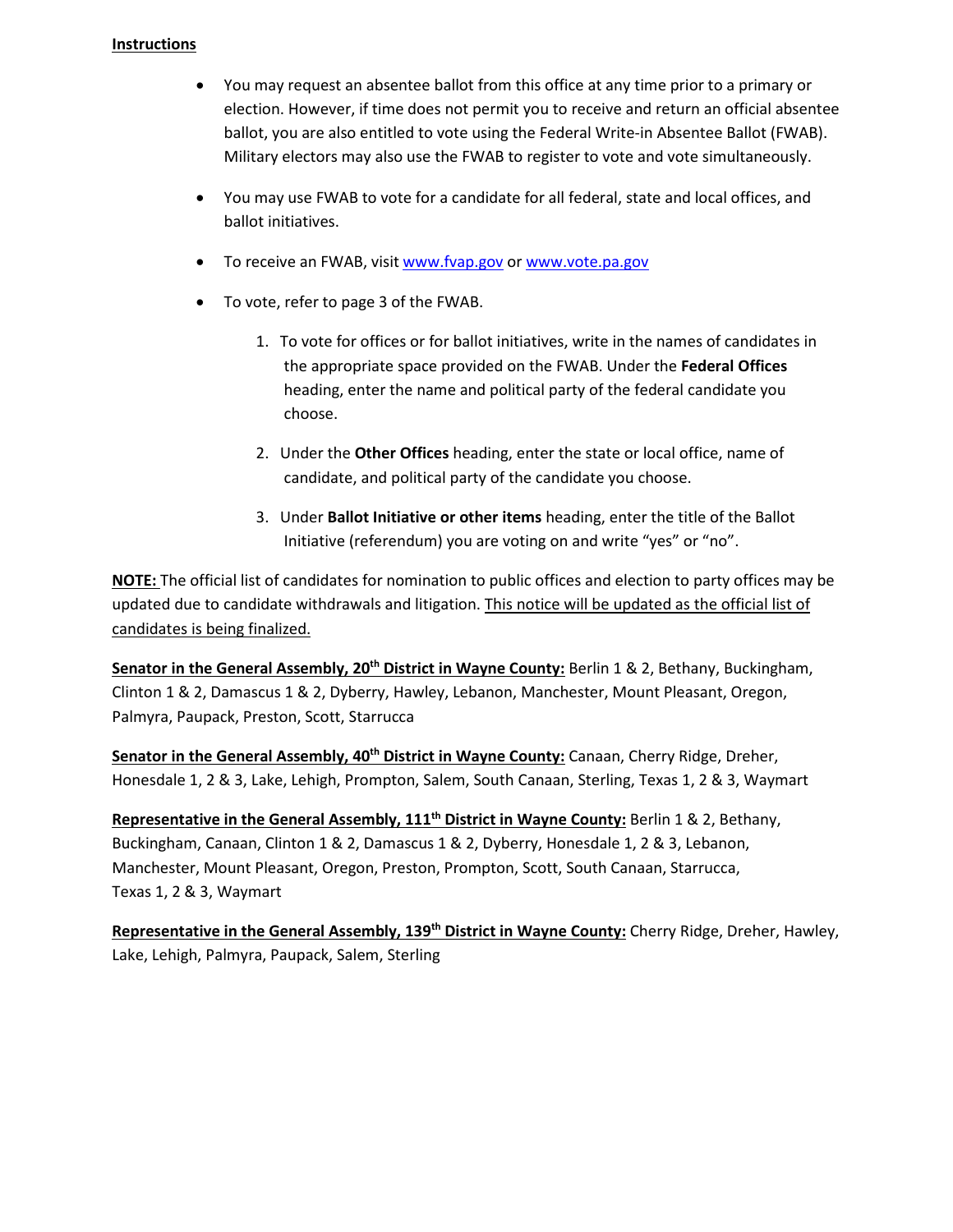# Wayne County, Pennsylvania Unofficial Candidate List for May 17, 2022 General Primary **Democratic Candidates Republican Candidates Republican Candidates**

# **United States Senator-Vote for One**

Alex Khalil-Montgomery County **Kathy Barnette-Montgomery County** Kathy Barnette-Montgomery County Conor Lamb-Allegheny County **Mehmet Oz-Montgomery County** Mehmet Oz-Montgomery County Malcolm Kenyatta-Philadelphia County George Bochetto-Philadelphia County John Fetterman-Allegheny County Jeff Bartos-Montgomery County

**Governor-Vote for One**

# Dave McCormick-Allegheny County Sean Gale-Montgomery County Carla Sands-Cumberland County

Josh Shapiro-Montgomery County Lou Barletta-Luzerne County Douglas V. Mastriano-Franklin County Nche Zama-Northampton County Dave White-Delaware County Melissa Hart-Allegheny County Bill McSwain-Chester County Charlie Gerow-Cumberland County Joe Gale-Montgomery County Jake Corman-Centre County

Austin Davis-Allegheny County **Clarice Schillinger-Montgomery County** Clarice Schillinger-Montgomery County Ray Sosa-Montgomery County James Earl Jones-Montgomery County John Brown-Northampton County Chris Frye-Lawrence County Jeff Coleman-Cumberland County Russ Diamond-Lebanon County Carrie Lewis DelRosso-Allegheny County Teddy Daniels-Wayne County

Mike Marsicano-Luzerne County

Nathan A. Turock-Wyoming County

Kim Digaetano-Monroe County

**Representative in the General Assembly-111th District-Vote for One**

No Democratic Candidate And The Jonathan Fritz-Wayne County

# **Representative in Congress-8th District-Vote for One** Matt Cartwright-Lackawanna County **Mattical County** Jim Bognet-Luzerne County

**Senator in the General Assembly-20th District-Vote for One** Jackie Baker-Susquehanna County **Lisa Baker-Luzerne County** Lisa Baker-Luzerne County

**Senator in the General Assembly-40th District-Vote for One** Jennifer Shukaitis-Monroe County **Rosemary Brown-Monroe County** Rosemary Brown-Monroe County

# **Lieutenant Governor-Vote for One**

Brian Sims-Philadelphia County **Rick Saccone-Allegheny County** Rick Saccone-Allegheny County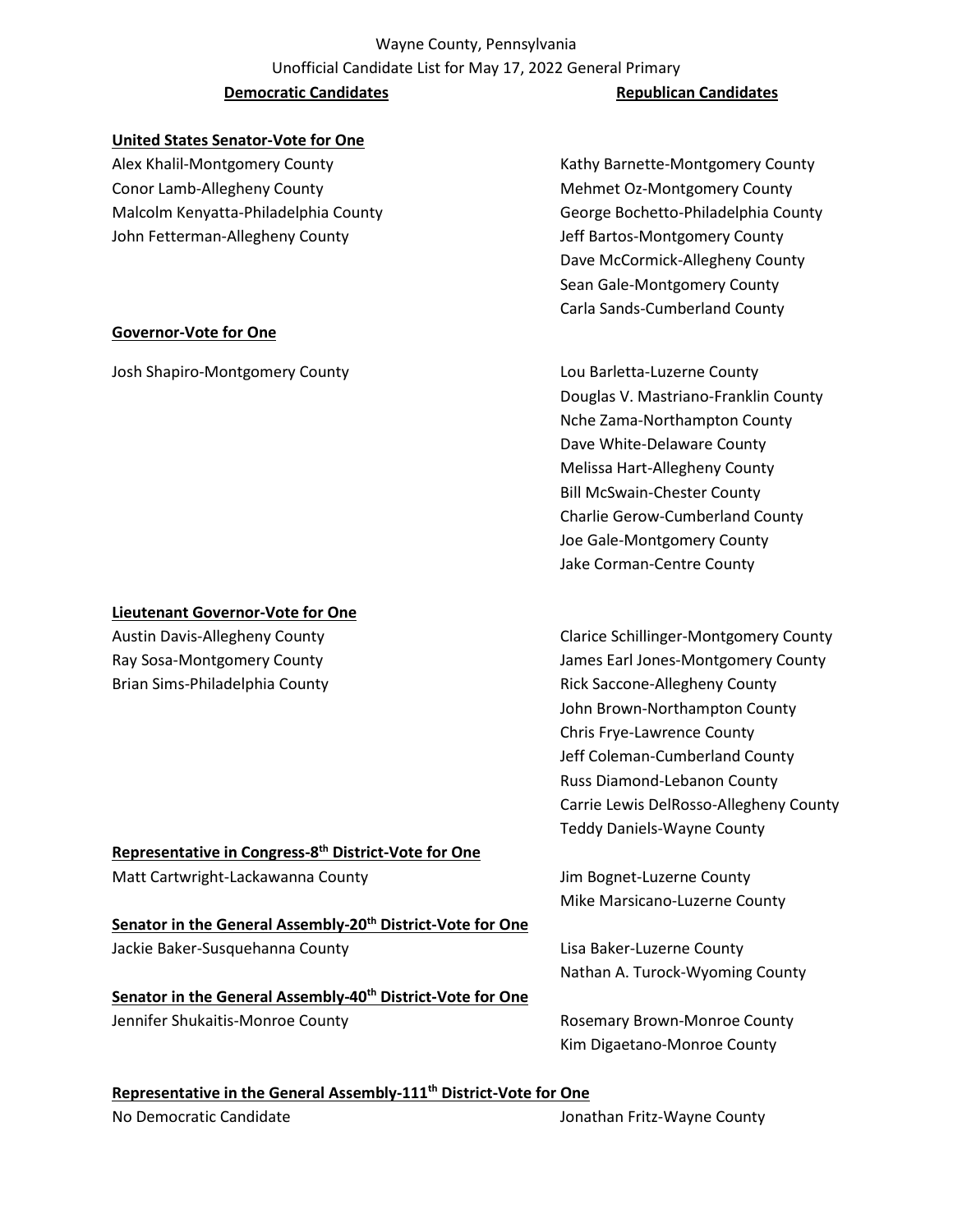# **Representative in the General Assembly-139th District-Vote for One**

Marian Keegan-Pike County **Theo Balu-Pike County** Theo Balu-Pike County

Meg Rosenfeld-Pike County Joseph W. Adams-Wayne County Robert Beierle-Wayne County

# **Member of the Democratic State Committee-Vote for One**

Robin Sampson-Cherry Ridge Township

# **Member of the Republican State Committee-Vote for not more than Two-One Male and One Female**

Thomas J. Shepstone-Honesdale Borough Toni McAndrew-Mount Pleasant Twp.

### **Democratic County Committee Members-Vote for One Female and One Male by Precinct**

| <b>PRECINCT</b>     | <b>FEMALE</b>           | <b>MALE</b>          |
|---------------------|-------------------------|----------------------|
| Berlin Twp. #1      | No Candidate            | No Candidate         |
| Berlin Twp. #2      | No Candidate            | John Pace            |
| Bethany Boro.       | No Candidate            | Vincent Gallo        |
| Buckingham Twp.     | Kathryn Box             | Luke Woodmansee      |
| Canaan Twp.         | Margarete Zalon         | No Candidate         |
| Cherry Ridge Twp.   | Robin Sampson           | No Candidate         |
| Clinton Twp. #1     | Christina L. Salak      | Donald W. Salak      |
| Clinton Twp. #2     | Juliann Doyle           | No Candidate         |
| Damascus Twp. #1    | <b>Katharine Homans</b> | <b>Todd Stephens</b> |
| Damascus Twp. #2    | <b>Hester Greene</b>    | <b>Randy Harris</b>  |
| Dreher Twp.         | No Candidate            | No Candidate         |
| Dyberry Twp.        | No Candidate            | No Candidate         |
| Hawley Boro.        | Elaine L. Herzog        | David Kevin Hawk     |
| Honesdale Boro. #1  | No Candidate            | No Candidate         |
| Honesdale Boro. #2  | Donna Brady Miller      | Patrick L. Robinson  |
| Honesdale Boro. #3  | No Candidate            | No Candidate         |
| Lake Twp.           | Andrea L. Chapman       | John W. Beemer       |
| Lebanon Twp.        | Patricia J. Wilson      | David Pursch         |
| Lehigh Twp.         | No Candidate            | No Candidate         |
| Manchester Twp.     | Pamela S. Arnold        | No Candidate         |
| Mount Pleasant Twp. | No Candidate            | No Candidate         |
| Oregon Twp.         | Jeanne Wasman           | No Candidate         |
| Palmyra Twp.        | Nancy Dean-Corino       | <b>Harold Corino</b> |
| Paupack Twp.        | Mary Anne Carletta      | Paul J. Creteau      |
| Preston Twp.        | Ann M. Carey            | James W. Carey       |
| Prompton Boro.      | No Candidate            | No Candidate         |
| Salem Twp.          | Carolyn Hanel           | No Candidate         |
| Scott Twp.          | No Candidate            | No Candidate         |
| South Canaan Twp.   | No Candidate            | No Candidate         |
| Starrucca Boro.     | No Candidate            | No Candidate         |
| Sterling Twp.       | No Candidate            | No Candidate         |
| Texas Twp. #1       | Georgette Pascotto      | No Candidate         |
| Texas Twp. #2       | No Candidate            | Warren Schloesser    |
| Texas Twp. #3       | Susan J. Graziadio      | No Candidate         |
| Waymart Boro.       | No Candidate            | No Candidate         |